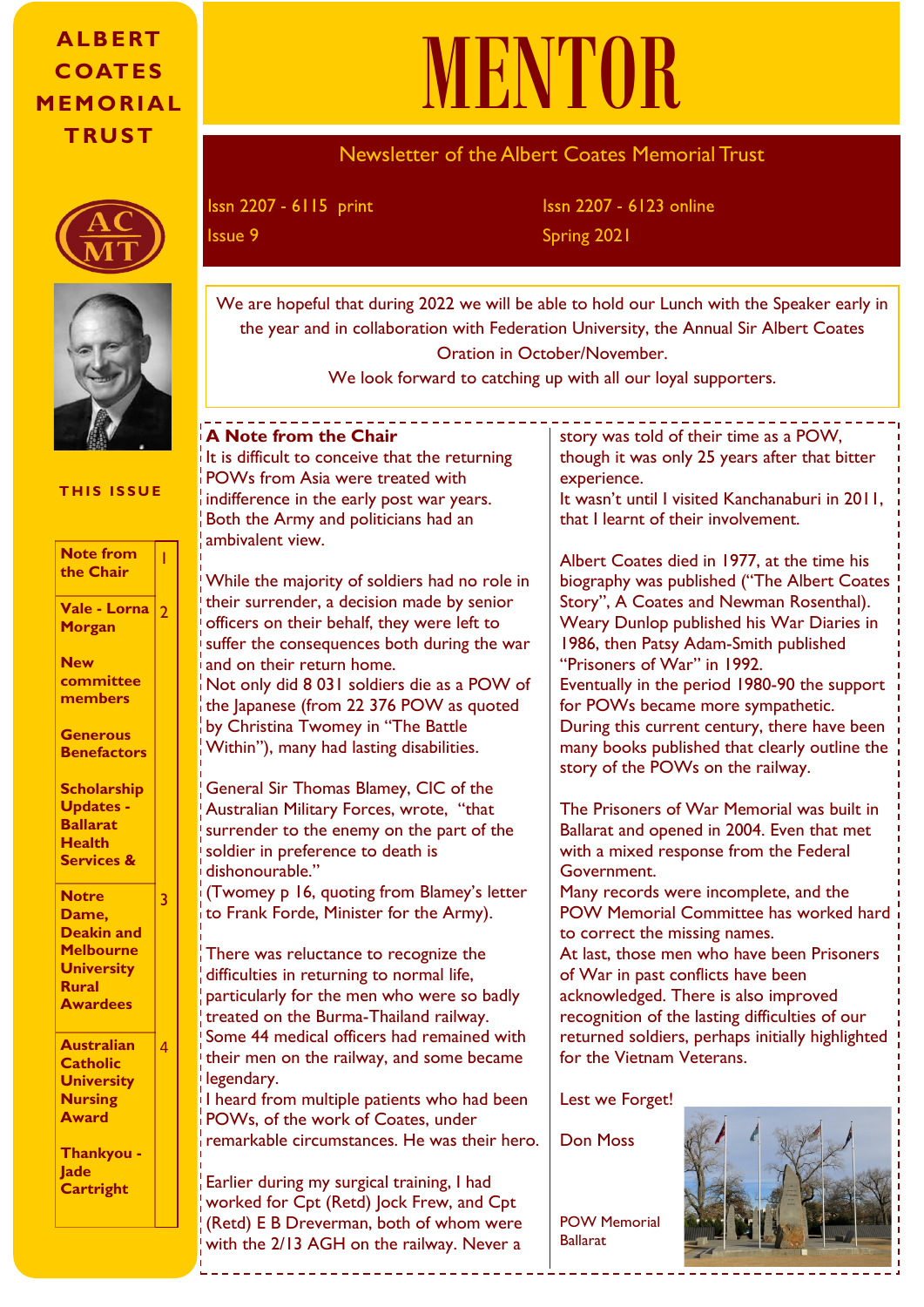#### **VALE**

#### **Lorna Morgan**

Lorna was one of the original members of the ACMT





for Sir Albert Coates when he worked at the Fairfield hospital after his return from WW2. Lorna was always a delightful woman and was a valuable contributor to the Albert Coates Trust Committee.

The combination of Lorna, Win Gherardin and Marie Pryor was an important part of the Committee over many years.

## **INTRODUCING NEW COMMITTEE MEMBERS**

#### **Bill Bahr** has a

finance background and has been involved in many community groups in Ballarat and



on various Boards of Governance. Bill is an original Trustee of The Australian Ex-Prisoners of War Memorial and has been secretary since 1997.

He has an interest in Australians at War and is an amateur researcher and historian with the Australian War Memorial.

#### **Jeff Sargent** is a

specialist Orthodontist and has had a long time interest in Military History. Jeff served for ten years in the



RAAF in Wagga Wagga, Canberra and Melbourne and on leaving the RAAF in 1990, undertook a Masters Degree in Orthodontics at The University of Leeds. After two years in England he returned to Ballarat to join the orthodontic practice.

## **GENEROUS BENEFACTORS**

The ACMT is privileged to have received donations from the Glenyis McIver Trust and the Leckie Family Bequest.

Glenyis McIver made a huge contribution to many community organisations in Ballarat during her lifetime. After her death in 2013, the Glenyis McIver Charitable Trust was established which aims to support local Ballarat community organisations making a difference in the greater Ballarat area. The Albert Coates Memorial Trust is extremely grateful for the generous donation received this year from the Glenyis McIver Charitable Trust

The ACMT is also very appreciative for the Leckie Family Bequest. This will provide scholarships at Ballarat Health Services over the next five years to enable nurses to extend their studies in Neo-Natal Care.



Neil Leckie, on right, presenting cheque to Luke McEldrew, Special **Care unit manager from Ballarat** HS with Desley Beechley ACMT Committee Member.

## **SCHOLARSHIP UPDATES**

#### **BALLARAT HEALTH SERVICES PERI-NATAL AWARD 2021**

The inaugural recipient of this award, funded by a generous donation to the ACMT by a Bequest from the Leckie family, is **Deborah Parkinson.**

Deborah completed her Bachelor of Nursing and Graduate Diploma of Midwifery at Federation University and is employed at Ballarat Health Services as a Graduate Support Midwife in the Special Care Nursery and a Clinical Nurse Specialist in the Maternity Unit.

She is studying for a Masters of Health - Neonatal Care at Federation University.

This program is aimed at Registered Nurses and Midwives who are currently working in, or would like to work in, a Special Care Nursery environment and aims to equip nurses and midwives with the knowledge and skills to care for unwell neonates in the Special Care Nursery environment.

#### **FEDERATION UNIVERSITY Nursing - Jessica Scott**

Jessica is a mum with two young children studying to be a Nurse and the award of the scholarship will be of great benefit as she continues with her studies.

#### **Visual Arts - Karen Zipkas**

Karen is studying Visual Arts at Federation University, Churchill and hopes to fulfil a long held dream with a career in Visual Arts.

#### **Biomedicine - Troy Naismith**

Troy is a second year Bachelor of Biomedical Science student at Mt Helen and when he finishes his degree plans to study for a Doctor of Medicine degree which he hopes will lead onto medical research.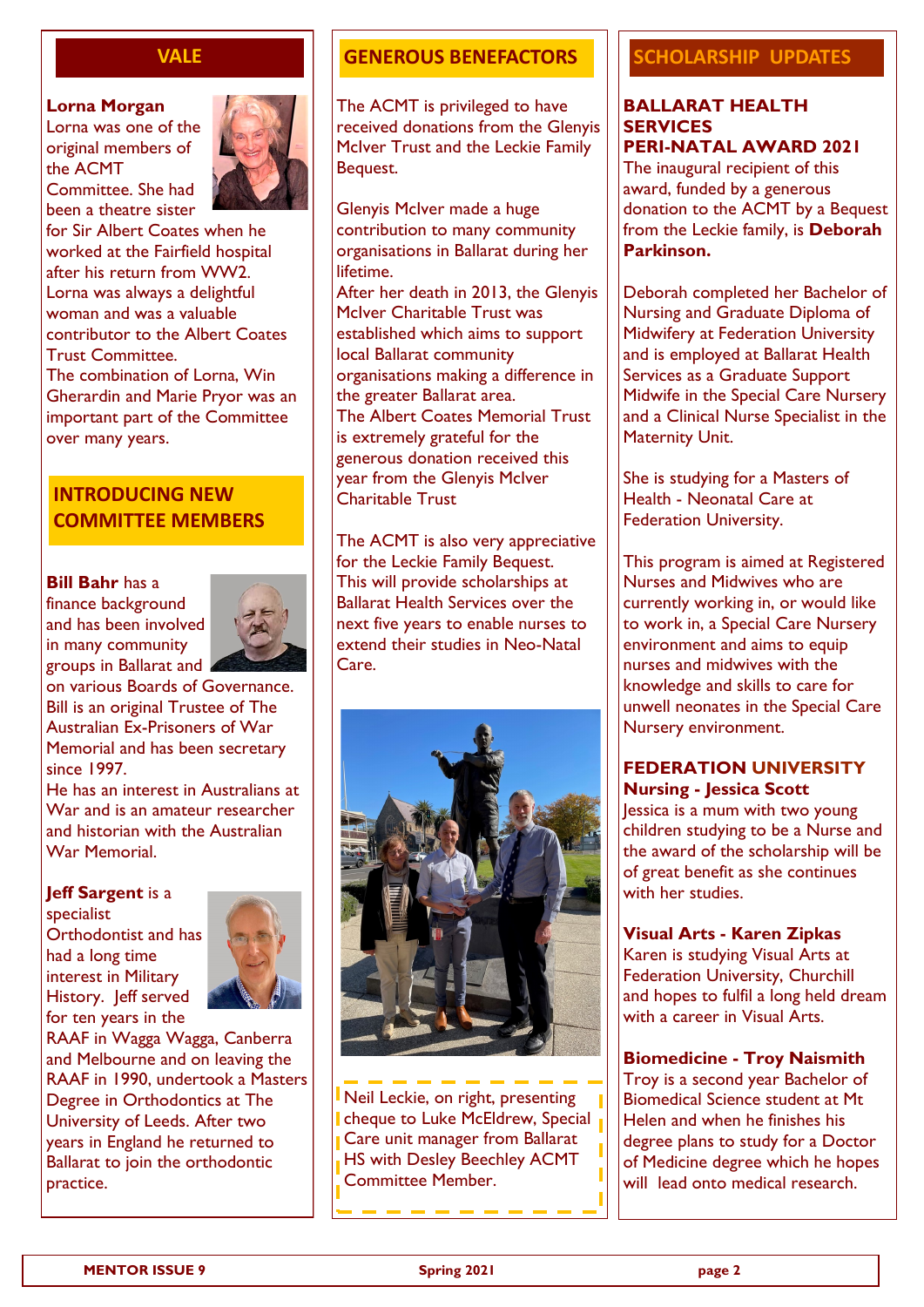#### **NOTRE DAME UNIVERSITY - Jack Brownrigg**

*It is my ambition to become a surgeon in the Australian Army one day. I am a former Sydney University Regiment Officer Cadet, and I will* 



*apply to the Australian Army Reserves as a Special Service Officer on completion of my internship year at Ballarat Base Hospital. I come from a military family that originates in Yarrawonga, with forebears who served in WW1 and WW2.* 

*I travelled to Gallipoli in 2019 with some of these family members and stood on the same beach that Sir Albert Coates landed on 104 years earlier. Medicine within the military allows one to serve their country and their countrymen in the most direct way. It allows one to master a complex profession and directly give that mastery back to those around them. Sir Albert exemplified these values of education, service, resilience, and excellence.* 

*He further demonstrated these virtues by giving back to his fellow Australian domestically and abroad under unimaginable physical, emotional, and spiritual stress in the military, as a prisoner of war and as a surgeon. Regional areas suffer health inequalities disproportionately in comparison with their city-based counter parts. Access to properly equipped medical facilities, to highly trained medical staff, difficult working conditions, risky manual employment, large wait times and isolation all contribute significantly to this inequality.* 

*It is widely recognised that regional Australians suffer poorer health outcomes, have higher rates of hospitalisation, death and injury compared with Australians living in major cities.* 

*I intend to undertake my elective placement in Canberra, learning skills from a senior Orthopaedic Surgeon there that I will bring back with me as an Intern at Ballarat Health Services.* 

*My partner and I have settled in Ballarat, and I hope to contribute to improving regional health by becoming an excellent practicing clinician in a regional area, serving the regional populace.* 

*It is my intention to become an Orthopaedic Surgeon living and practicing in country Victoria and a part time surgeon within the Australian Army.* 

*My elective placement will allow me to begin this journey, learning from established surgeons in a city hospital and returning to practice medicine in Ballarat.*

*Sir Albert Coates stood for much more than just regional medicine and military service. He was a family man, a man of industry and a man of virtue. Well rounded, stoic, and creative, he was a man of honour and a true role model for any young Australian, including myself. He is testament to the impact one individual can have on the lives of many.* 

*It is these virtues that I aim to continue to develop within myself, in becoming a person of value within my community in regional Australia.* 

#### **MELBOURNE UNIVERSITY RURAL CLINICAL Angelina Koh**

Angelina was born in Singapore but came

to Australia for schooling and has since taken up Australian citizenship.

Angelina is currently working at Shepparton.

She has a passion for surgery and is currently a part-time anatomy demonstrator at the University of Melbourne.

Angelina has plans for an elective placement at the Royal Melbourne Hospital.

Angelina is a Volunteer for "Conversation Isolation".



#### **Bevan Hirst**

Born in a farming community in South Gippsland, Bevan did a Biological Science degree at Deakin



and undertook various roles, over several years, before enrolling as a a mature-age entrant to study medicine at Deakin.

Whilst at Deakin, he has offered assistance to others in various groups, acting as a mentor to first year students and providing support to indigenous nursing students.

Bevan is currently training at Horsham and plans to become a rural GP.

Bevan's grandfather served in World War 2 at Tobruk and Alamein.

## **Elle-Louise**

**(Ellie) Smith** Born and educated in Ballarat, Ellie Smith completed a degree in Biomedical Science and is now



completing her Doctor of Medicine degree at Deakin.

Whilst at school, Ellie had the opportunity to be part of the Timor-Leste Immersion Program at her school and has since returned and worked with the midwives.

Ellie was attracted to Deakin University because of its approach to public health.

On completion of her training, Ellie plans to work as a regional GP with particular interests in mental health and aged care.

Ellie's great grandfather served in World War 1.